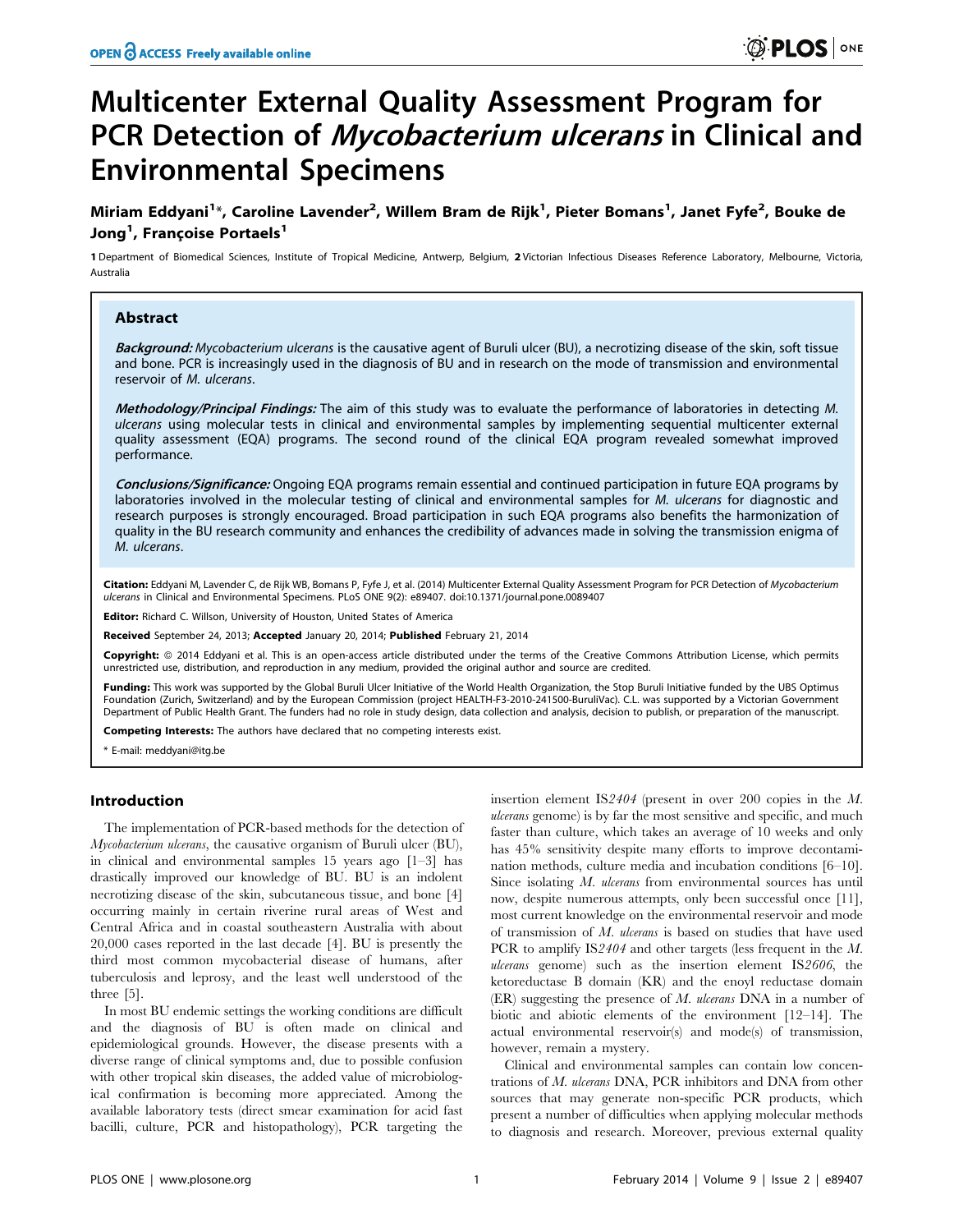control studies for PCR detection of Mycobacterium tuberculosis and hepatitis B virus have shown that PCR may be unreliable because of false-positive results caused by contamination or because of false-negative results caused by a lack of sensitivity, inhibition, or other reasons [15–17]. The virtually unique reliance on PCR for diagnostic and research purposes in the field of BU requires the continued and convincing demonstration of its accuracy, reliability and reproducibility. This requirement compels laboratories to establish and implement effective and comprehensive quality assurance schemes for their PCR tests. Quality assurance involves intensive internal quality control as well as a system of external quality control. In light of this, in 2008 the Technical Advisory Group of the WHO Global Buruli Ulcer Initiative recommended the establishment of an external quality assessment program (EQAP) for the molecular detection of M. ulcerans in clinical and environmental samples.

EQAPs are performed to assist laboratories maintain high standards. They enable participants to check that samples are processed correctly, that results are appropriately recorded, and that assays are robust and are being performed in an accurate and reproducible manner. External quality assessment can consist of audit visits, proficiency testing with an adequate number of coded specimens and periodic rechecking of specimens. This report summarizes the results of two rounds of proficiency testing for the molecular detection of M. *ulcerans* in clinical and environmental samples coordinated by the WHO Collaborating Centers for M. ulcerans, respectively, the Institute of Tropical Medicine (ITM) in Antwerp, Belgium, and the Victorian Infectious Diseases Reference Laboratory (VIDRL) in Melbourne, Australia. The objectives of these programs were to assess the performance of the participating laboratories in detecting M. ulcerans DNA and to compare their performance between rounds.

#### Materials and Methods

Proficiency testing by both WHO Collaborating Centers involved the distribution to national laboratories of panels of coded specimens with known status, with the coding sequence differing from panel to panel. All samples were shipped at ambient temperature to the participants (Table 1). In addition, a questionnaire on the methodologies used and laboratory characteristics was included in each shipment along with instructions and a results sheet.

Participating laboratories were asked to process the EQA panel using the DNA extraction and PCR methods they routinely used for molecular detection of M. ulcerans. To ensure confidentiality, all participating laboratories were assigned a code. The test results by the laboratories were compared with the coded results in a blinded way and specific performance indicators (concordance, sensitivity, specificity and reproducibility) calculated. The participating laboratories received a report summarizing the results of the EQAP that allowed them to compare their performance to that of other laboratories. Individual discussions between the WHO Collaborating Centers and some participants to reflects on possible causes and solutions of weak performances took place by email and at the WHO BU meeting in Geneva, Switzerland in March 2010.

## Ethics Statement

The existing collection of anonymized surplus diagnostic samples hosted by the ITM in its role of WHO Collaborating Centre for the Diagnosis and Surveillance of Mycobacterium ulcerans Infection was used to prepare the distributed EQA panels. For this kind of activity no approval of an ethics committee is needed according to the Belgian law of 7 May 2004 concerning experiments on humans (Chapter II, Art. 2,  $23'$  and Chapter II, Art. 3) [18].

## Clinical EQAP

During the first round, organized in 2009, the EQA panel for the detection of M. ulcerans DNA consisted of 34 suspensions of clinical specimens in PBS and 70% ethanol (50:50) to kill bacteria. During the second round, organized in 2011, 33 such suspensions were included. Suspensions were selected in such a way that they would allow an assessment of sensitivity, specificity, and interlaboratory reproducibility (Table 2). The positive suspensions represented strong as well as weak positives (quantified by direct smear examination). Among the *M. ulcerans* negative samples, some suspensions of clinical specimens positive for M. tuberculosis and M. marinum were included. All suspensions were sent in duplicate to assess intra-laboratory reproducibility. In order to distinguish whether weak performance during the first round was due to problems during DNA extraction versus amplification, serial dilutions of extracted genomic M. ulcerans DNA suspended in 1xTE were distributed during the second round, in addition to the suspensions. Ten-fold dilutions of  $29 \times 10^{-4}$  ng/ $\mu$ l to  $29 \times 10^{-9}$  ng/ $\mu$ l genomic DNA were included in duplicate. Testing both specimen suspensions and DNA extracts allowed laboratories to evaluate the performance of their methods for DNA extraction and for PCR, separately.

### Environmental EQAP

During the first (pilot) round, organized in 2008, participants were sent eight heat-sterilized environmental samples each comprising a mixture of soil, leaf litter, detritus and animal faeces collected from BU endemic and non-endemic areas in Victoria, Australia. The positive samples were true positives containing varying concentrations of M. ulcerans DNA as determined by IS2404 real-time PCR [14] (Table 3). The rationale for using only one sample type during the pilot round was to minimize the number of variables so that the only difference between samples was the presence or absence of M. ulcerans DNA. During the second round, organized in 2010, participants received 10 heatsterilized environmental samples. The samples were selected to represent the types of samples commonly tested by BU researchers (water, soil, aquatic plants and animal faeces) and to include the types of samples that often contain PCR inhibitors (Table 3). The positive samples represented stronger as well as weaker positives as determined by IS2404 real-time PCR [14] (Table 3). The positive faecal samples were true positive samples collected from a BU endemic area, whereas the other positive samples were spiked with suspensions of M. ulcerans, as in Australia these types of samples are less frequently positive and contain lower concentrations of M. ulcerans DNA [19], rendering the collection of true positive samples difficult. To assess the impact of a delay in the shipment and/or processing of samples, two panels were retained at VIDRL (one stored at  $4^{\circ}$ C and the other at room temperature) and tested after all participants had submitted their results.

## Statistical Analysis

Inter-laboratory reproducibility was calculated per sample as the number of qualitative results concordant with the organizing centers obtained by the laboratories divided by the total number of participating laboratories.

The concordance of a laboratory was calculated as the ratio of concordant qualitative results obtained by the laboratory over the total number of samples.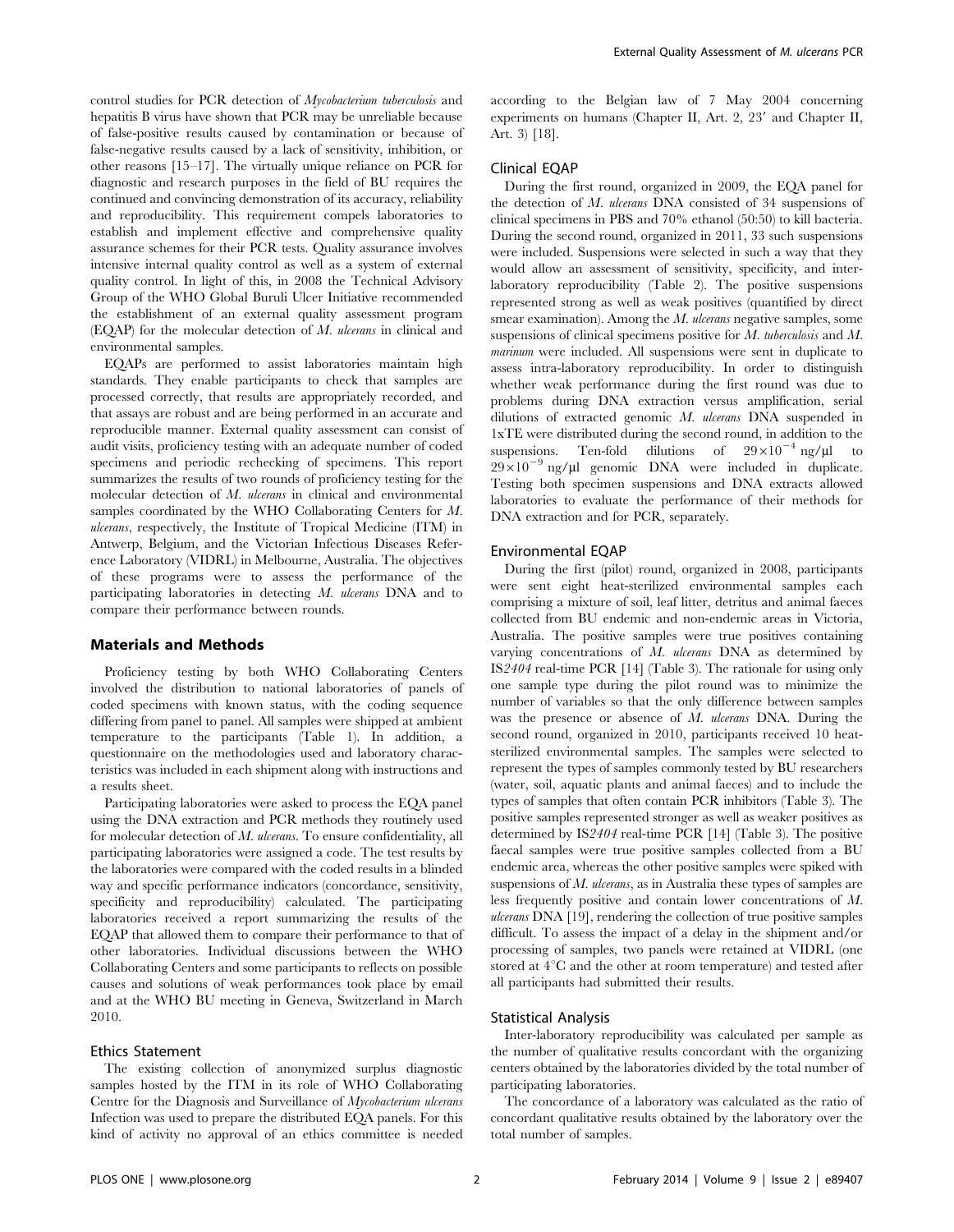Table 1. Participating laboratories in the two rounds of clinical and environmental EQAP.

| Laboratory                                         | Country                  | <b>Clinical EQAP</b> |         | <b>Environmental EQAP</b> |                    |
|----------------------------------------------------|--------------------------|----------------------|---------|---------------------------|--------------------|
|                                                    |                          | round 1              | round 2 | round 1                   | round <sub>2</sub> |
| Monash University                                  | Australia                | no                   | no      | yes                       | no                 |
| Queensland Mycobacterium Reference Laboratory      | Australia                | no                   | yes     | no                        | no                 |
| Victorian Infectious Diseases Reference Laboratory | Australia                | yes                  | yes     | yes                       | yes                |
| Institute of Tropical Medicine                     | Belgium                  | yes                  | yes     | yes                       | yes                |
| Laboratoire de Référence des Mycobactéries         | Benin                    | yes                  | yes     | no                        | no                 |
| Centre Pasteur Yaoundé                             | Cameroon                 | yes                  | yes     | yes                       | yes                |
| <b>Institut Pasteur</b>                            | Côte d'Ivoire            | yes                  | yes     | no                        | yes                |
| Institut de Recherche Biomédicale                  | <b>DRC</b>               | no                   | yes     | no                        | no                 |
| Université d'Angers                                | France                   | yes                  | no      | yes                       | yes                |
| Institut Pasteur Guyane-Cayenne                    | French Guyana            | no                   | yes     | yes                       | no                 |
| Ludwig-Maximilians University Hospital             | Germany                  | yes                  | yes     | no                        | no                 |
| Komfo Anokye Teaching Hospital                     | Ghana                    | yes                  | no      | no                        | no                 |
| Kumasi Centre for Collaborative Research           | Ghana                    | no                   | yes     | no                        | no                 |
| Noguchi Memorial Institute for Medical Research 1  | Ghana                    | no                   | yes     | no                        | yes                |
| Noquchi Memorial Institute for Medical Research 2  | Ghana                    | no                   | yes     | no                        | no                 |
| University of Eastern Piedmont                     | Italy                    | yes                  | yes     | no                        | no                 |
| National Institute of Infectious Diseases          | Japan                    | no                   | yes     | yes                       | no                 |
| <b>Institut Pasteur</b>                            | Central African Republic | yes                  | yes     | no                        | no                 |
| Swiss Tropical and Public Health Institute         | Switzerland              | no                   | yes     | no                        | yes                |
| Institut National d'Hygiene                        | Togo                     | no                   | yes     | no                        | no                 |
| University of Tennessee                            | <b>USA</b>               | yes                  | yes     | yes                       | yes                |

doi:10.1371/journal.pone.0089407.t001

Results were considered false negative or false positive when they differed from the qualitative results obtained by the organizing laboratory using real-time PCR.

Intra-laboratory reproducibility was assessed by shipping all suspensions in duplicate and calculated as the ratio of pairs concordant with the organizing centers over the total number of pairs.

GraphPad Prism v. 5 was used for linear regression analysis of reproducibility and concordance vs. workload, and false negative rate vs. the PCR detection limit.

#### Results

#### Clinical EQAP

A total of 11 laboratories from 11 countries participated in the first round of the clinical EQAP while 18 laboratories from 15 countries took part in the second round (Table 1).

Results by sample (inter-laboratory reproducibility). During the first round, the proportion of qualitative results concordant with ITM varied between 44% and 100%, median 90%, by sample (Table 2). Only 3 samples were identified correctly by all laboratories. In the second round, this proportion ranged between 31% and 100%, median 94%, with eleven samples identified correctly by all laboratories. Six suspensions (actually the duplicates of three) were reported correctly by less than 60% of the laboratories indicating that they were positive at the detection limit of the PCR assays used. These samples were indeed negative by direct smear examination and had reported IS2404-Ct values between 36 and 37, as compared with Ct values between 20 and 30 for smear positive samples.

Results by laboratory (concordance, false positive and false negative results, intra-laboratory reproducibility). The proportion of concordant qualitative results varied between 58% and 100%, median 82%, by laboratory in the first round and between 64% and 100%, median 88%, in the second round (Table 4). In both rounds only two laboratories reported all results correctly.

In the first round, seven (64%) of the participating laboratories reported false positive results while six (55%) laboratories reported false negative results. Five laboratories tested for individual inhibition and one of them erroneously observed inhibition in two samples. In the second round, six (38%) participating laboratories reported false positive results while 13 (81%) reported false negative results. Seven laboratories tested for inhibition in individual samples and correctly observed none.

Intra-laboratory reproducibility varied between 59 and 100%, median 88%, and was less than 90% in six laboratories (55%) during the first round (Table 4). During the second round reproducibility within laboratories varied between 75% and 100%, median 94%, and was less than 90% in seven laboratories  $(44\%)$ .

Laboratory type, workload and methods used. In 2009, reference laboratories ( $n = 6$ ) reported between 74% and 100%, median 95%, concordant qualitative results and achieved intralaboratory reproducibilities between 59% and 100%, median 97%. Academic and hospital laboratories ( $n = 5$ ) reported between 58% and 87%, median 69%, concordant results and intralaboratory reproducibilities between 73% and 100%, median 82%.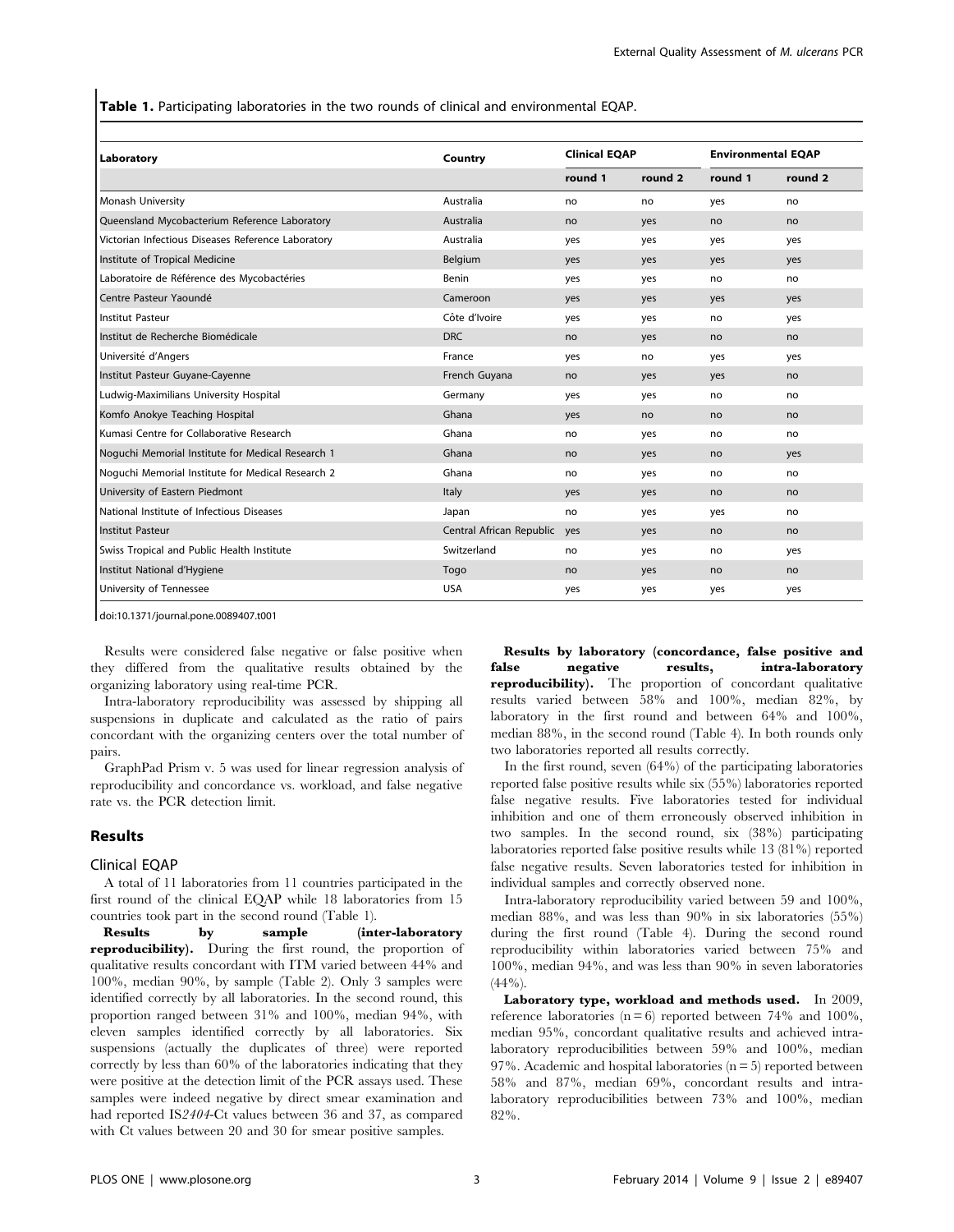| 1 dinical EQAP<br>≘<br>Sample<br>round<br>117<br>$\overline{4}$<br>4 |                                                 |                  |                                                                                                                                                                                                                                                             |                          |                                                 |              |                                           |
|----------------------------------------------------------------------|-------------------------------------------------|------------------|-------------------------------------------------------------------------------------------------------------------------------------------------------------------------------------------------------------------------------------------------------------|--------------------------|-------------------------------------------------|--------------|-------------------------------------------|
|                                                                      |                                                 | Direct smear     |                                                                                                                                                                                                                                                             | round                    | 2 clinical EQAP                                 | Direct smear | ৳<br>ໍະ<br>N° of concordant results/Total |
|                                                                      | Sample status (IS2404-Ct<br>value) <sup>a</sup> | examination      | N° of concordant results/Total n°<br>of respondent laboratories (%) <sup>b</sup>                                                                                                                                                                            | $\mathbf{a}$<br>Sample   | Sample status<br>(IS2404-Ct value) <sup>a</sup> | examination  | respondent laboratories (%) <sup>b</sup>  |
|                                                                      | Positive (34.47)                                | Negative         | $(82)$<br>5/11                                                                                                                                                                                                                                              |                          | Negative                                        | Negative     | 14/15 <sup>b</sup> (93)                   |
|                                                                      | Positive (34.15)                                | Negative         | (64)<br>7/11                                                                                                                                                                                                                                                | $\sim$                   | Negative                                        | Negative     | 16/16 (100)                               |
|                                                                      | Negative                                        | Negative         | $\widehat{(\mathbf{g})}$<br>10/11                                                                                                                                                                                                                           | $\sim$                   | M. tuberculosis                                 | Negative     | 16/16 (100)                               |
| 140                                                                  | Negative                                        | Negative         | (91)<br>10/11                                                                                                                                                                                                                                               | 4                        | Positive (29.49)                                | $\ddot{+}$   | 13/16 (81)                                |
| 172                                                                  | Negative                                        | Negative         | $(73)$<br>$\frac{1}{2}$                                                                                                                                                                                                                                     | $\sqrt{2}$               | Negative                                        | Negative     | 16/16 (100)                               |
| 231                                                                  | Negative                                        | Negative         | $^{(80)}$<br>8/10                                                                                                                                                                                                                                           | $\circ$                  | Positive (37.33)                                | Negative     | 12/16 (75)                                |
| 269                                                                  | M. tuberculosis                                 | $\ddot{=}$       | (91)<br>10/11                                                                                                                                                                                                                                               | $\overline{\phantom{a}}$ | Positive (22.14)                                | $\ddagger$   | 14/16 (88)                                |
| 299                                                                  | M. tuberculosis                                 | $\ddot{=}$       | (91)<br>10/11                                                                                                                                                                                                                                               | $\infty$                 | Positive (38,69)                                | Negative     | 9/16 (56)                                 |
| 318                                                                  | M. tuberculosis                                 | Negative         | (73)<br>8/11                                                                                                                                                                                                                                                | $\sigma$                 | Positive (30.27)                                | $\ddot{+}$   | 16/16 (100)                               |
| 387                                                                  | M. tuberculosis                                 | Negative         | (91)<br>10/11                                                                                                                                                                                                                                               | $\overline{c}$           | Negative                                        | Negative     | 16/16 (100)                               |
| 433                                                                  | Positive (28.00)                                | $\overline{2}$   | $(82)$<br>5/11                                                                                                                                                                                                                                              | $\Xi$                    | M. marinum                                      | Negative     | 16/16 (100)                               |
| 457                                                                  | Positive (28.13)                                | $\overline{2}$   | (91)<br>10/11                                                                                                                                                                                                                                               | $\overline{c}$           | Negative                                        | Negative     | 14/16 (88)                                |
| 502                                                                  | Negative                                        | Negative         | $(73)$<br>8/11                                                                                                                                                                                                                                              | $\overline{1}$           | Negative                                        | Negative     | 15/16 (94)                                |
| 545                                                                  | Negative                                        | Negative         | $(82)$<br>9/11                                                                                                                                                                                                                                              | $\overline{4}$           | Negative                                        | Negative     | 15/16 (94)                                |
| 631                                                                  | Negative                                        | Negative         | (64)<br>7/11                                                                                                                                                                                                                                                | $\overline{5}$           | Positive (19.90)                                | $\ddagger$   | 16/16 (100)                               |
| 654                                                                  | Negative                                        | Negative         | (64)<br>7/11                                                                                                                                                                                                                                                | $\frac{6}{2}$            | Negative                                        | Negative     | 16/16 (100)                               |
| 681                                                                  | M. tuberculosis                                 | Negative         | (91)<br>10/11                                                                                                                                                                                                                                               | F                        | Positive (38.43)                                | Negative     | 9/16 (56)                                 |
| 741                                                                  | M. tuberculosis                                 | Negative         | (91)<br>10/11                                                                                                                                                                                                                                               | $\overline{8}$           | Negative                                        | Negative     | 14/16 (88)                                |
| 787                                                                  | Positive (22.35)                                | $\ddot{ }$       | (91)<br>10/11                                                                                                                                                                                                                                               | $\overline{5}$           | Negative                                        | Negative     | 14/16 (88)                                |
| 864                                                                  | Positive (22.88)                                | $rac{1}{4}$      | (91)<br>10/11                                                                                                                                                                                                                                               | $\overline{20}$          | M. tuberculosis                                 | Negative     | 15/16 (94)                                |
| 908                                                                  | Positive (37.78)                                | Negative         | 4/9 (44)                                                                                                                                                                                                                                                    | $\overline{2}$           | Positive (29.41)                                | $\ddagger$   | 13/16 (81)                                |
| 962                                                                  | Positive (36.80)                                | Negative         | (50)<br>5/10                                                                                                                                                                                                                                                | 22                       | Negative                                        | Negative     | 15/16 (94)                                |
| 1017                                                                 | Positive (22.10)                                | $\ddot{ }$       | (100)<br>11/11                                                                                                                                                                                                                                              | 23                       | Positive (37.30)                                | Negative     | 11/16 (69)                                |
| 1117                                                                 | Positive (22.10)                                | $rac{+}{4}$      | (100)<br>11/11                                                                                                                                                                                                                                              | 25                       | Positive (38.92)                                | Negative     | 5/16 (31)                                 |
| 1185                                                                 | Negative                                        | Negative         | (91)<br>10/11                                                                                                                                                                                                                                               | $\frac{8}{5}$            | Positive (29.34)                                | $\pm$        | 14/16 (88)                                |
| 1212                                                                 | Negative                                        | Negative         | $(82)$<br>9/11                                                                                                                                                                                                                                              | 27                       | Negative                                        | Negative     | 16/16 (100)                               |
| 1271                                                                 | Positive (36.44)                                | Negative         | $\circledS$<br>6/10                                                                                                                                                                                                                                         | 28                       | M. marinum                                      | Negative     | 15/16 (94)                                |
| 1283                                                                 | Positive (36.70)                                | negative         | (64)<br>7/11                                                                                                                                                                                                                                                | 29                       | Negative                                        | Negative     | 15/16 (94)                                |
| 1366                                                                 | Negative                                        | $\overset{+}{-}$ | (90)<br>9/10                                                                                                                                                                                                                                                | 50                       | Negative                                        | Negative     | 16/16 (100)                               |
| 1391                                                                 | Negative                                        | $\frac{+}{-}$    | $^{(80)}$<br>8/10                                                                                                                                                                                                                                           | $\overline{3}$           | Negative                                        | Negative     | 16/16 (100)                               |
| 1475                                                                 | Negative                                        | Negative         | (100)<br>11/11                                                                                                                                                                                                                                              | $\overline{32}$          | Positive (19.92)                                | $\ddagger$   | 13/16 (81)                                |
| 1505                                                                 | Negative                                        | Negative         | (91)<br>10/11                                                                                                                                                                                                                                               | ဘ                        | Negative                                        | Negative     | 15/16 (94)                                |
| 1578                                                                 | Positive (32.56)                                | $\ddagger$       | (91)<br>10/11                                                                                                                                                                                                                                               | 34                       | Positive (37.45)                                | Negative     | 7/16 (44)                                 |
| 1649                                                                 | Positive (32.36)                                | $\frac{+}{-}$    | "No sample was inhibited. <sup>b</sup> The total number of respondent laboratories varies because inconclusive results were removed from the analysis as well as a missing suspension in one laboratory in round 1.<br>doi:10.1371/journal<br>(91)<br>10/11 |                          |                                                 |              |                                           |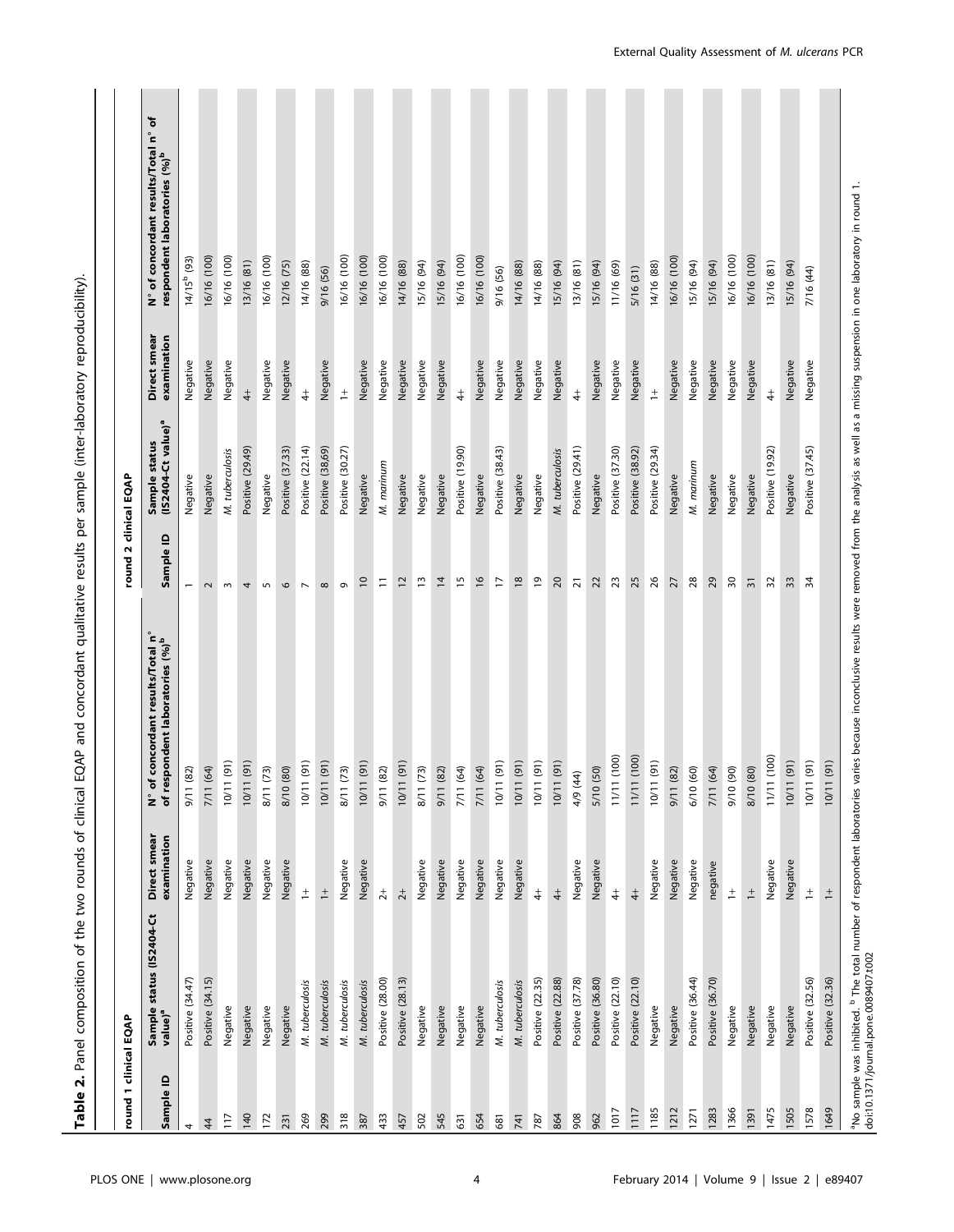| 8/8 (100)<br>8/8 (100)<br>8/8 (100)<br>6/8 (75)<br>7/8 (88)<br>7/8 (88)<br>7/8 (88)<br>7/8 (88)<br>5/8 (63)<br>6/8 (75)<br>Sample status (IS2404-Ct<br>value before, after) <sup>b</sup><br>Positive (22.19, 23.11)<br>Positive (28.89, 35.25)<br>Positive (33.77, 34.09)<br>Positive (36.19, 37.54)<br>Positive (30.48, 30.49)<br>Negative<br>Negative<br>Negative<br>Negative<br>Negative<br>Sample type<br>Faeces<br>Faeces<br>Faeces<br>Faeces<br>Algae<br>Algae<br>Water<br>Water<br>Soil<br>Soil<br>Sample ID<br>$\subseteq$<br>c<br>$^{\circ}$<br>σ<br>N° of concordant results/Total n° of<br>respondent laboratories (%) <sup>c</sup><br>7/7 (100)<br>7/7 (100)<br>7/7 (100)<br>6/7 (100)<br>6/6 (100)<br>6/7 (86)<br>6/7 (86)<br>6/7 (86)<br>Sample status (IS2404-Ct<br>value before, after) <sup>b</sup><br>Positive (25.73, 27.22)<br>Positive (23.64, 25.13)<br>Positive (26.53, 27.74)<br>Negative<br>Negative<br>Negative<br>Negative<br>Negative<br>Sample<br>Mixture<br>Mixture<br>Mixture<br>Mixture<br>Mixture<br>Mixture<br>Mixture<br>Mixture<br>Sample ID type <sup>a</sup><br>$\infty$ | round 1 environmental EQAP |  | round 2 environmental EQAP |                                                                     |
|----------------------------------------------------------------------------------------------------------------------------------------------------------------------------------------------------------------------------------------------------------------------------------------------------------------------------------------------------------------------------------------------------------------------------------------------------------------------------------------------------------------------------------------------------------------------------------------------------------------------------------------------------------------------------------------------------------------------------------------------------------------------------------------------------------------------------------------------------------------------------------------------------------------------------------------------------------------------------------------------------------------------------------------------------------------------------------------------------------------|----------------------------|--|----------------------------|---------------------------------------------------------------------|
|                                                                                                                                                                                                                                                                                                                                                                                                                                                                                                                                                                                                                                                                                                                                                                                                                                                                                                                                                                                                                                                                                                                |                            |  |                            | N° of concordant results/Total n°<br>of respondent laboratories (%) |
|                                                                                                                                                                                                                                                                                                                                                                                                                                                                                                                                                                                                                                                                                                                                                                                                                                                                                                                                                                                                                                                                                                                |                            |  |                            |                                                                     |
|                                                                                                                                                                                                                                                                                                                                                                                                                                                                                                                                                                                                                                                                                                                                                                                                                                                                                                                                                                                                                                                                                                                |                            |  |                            |                                                                     |
|                                                                                                                                                                                                                                                                                                                                                                                                                                                                                                                                                                                                                                                                                                                                                                                                                                                                                                                                                                                                                                                                                                                |                            |  |                            |                                                                     |
|                                                                                                                                                                                                                                                                                                                                                                                                                                                                                                                                                                                                                                                                                                                                                                                                                                                                                                                                                                                                                                                                                                                |                            |  |                            |                                                                     |
|                                                                                                                                                                                                                                                                                                                                                                                                                                                                                                                                                                                                                                                                                                                                                                                                                                                                                                                                                                                                                                                                                                                |                            |  |                            |                                                                     |
|                                                                                                                                                                                                                                                                                                                                                                                                                                                                                                                                                                                                                                                                                                                                                                                                                                                                                                                                                                                                                                                                                                                |                            |  |                            |                                                                     |
|                                                                                                                                                                                                                                                                                                                                                                                                                                                                                                                                                                                                                                                                                                                                                                                                                                                                                                                                                                                                                                                                                                                |                            |  |                            |                                                                     |
|                                                                                                                                                                                                                                                                                                                                                                                                                                                                                                                                                                                                                                                                                                                                                                                                                                                                                                                                                                                                                                                                                                                |                            |  |                            |                                                                     |
|                                                                                                                                                                                                                                                                                                                                                                                                                                                                                                                                                                                                                                                                                                                                                                                                                                                                                                                                                                                                                                                                                                                |                            |  |                            |                                                                     |
|                                                                                                                                                                                                                                                                                                                                                                                                                                                                                                                                                                                                                                                                                                                                                                                                                                                                                                                                                                                                                                                                                                                |                            |  |                            |                                                                     |

cOne laboratory was missing a sample in round 1. 'One laboratory was missing a sample in round<br>doi:10.1371/journal.pone.0089407.t003 doi:10.1371/journal.pone.0089407.t003

In 2011, reference laboratories  $(n=9)$  reported between 64% and 100%, median 82%, concordant qualitative results and achieved an intra-laboratory reproducibility between 75% and 100%, median 88%. Academic and private laboratories  $(n = 7)$ reported between 85% and 100%, median 88%, concordant results and an intra-laboratory reproducibility between 81% and 100%, median 94%.

When stratifying for workload we found a non-significant correlation between workload and concordance (Fig. 1) and no association between workload and reproducibility (Fig. 2).

Participants used a range of DNA extraction protocols, PCR methods and amplification targets, including both in-house methods (Phenol-chloroform and modified Boom [20]) and kits (e.g. Roche respiratory specimen preparation kit, Qiagen QiAmp DNA mini kit, MOBID ultraclean soil kit and MoBio spin columns, Qiagen Puregene core kit, Qiagen DNeasy blood and tissue kit, Roche high pure PCR template preparation kit, Promega Maxwell 16 Instrument) for DNA extraction and gelbased [21–23] and real-time PCR [14,24] for sequence detection. In the first round, six laboratories reported the use of an in-house DNA extraction method (58%–97%, median 75% concordant results) while five reported to use a commercial method (68%– 100%, median 94% concordant results). Three laboratories used real-time PCR (58%–100%, median 88% concordant results). Among the eight laboratories using gel-based conventional PCR, three used a nested format (74%–97%, median 82% concordant results) while five used a single run format (68%–100%, median 77% concordant results). All laboratories amplified the IS2404 sequence. One laboratory amplified additionally also the gene encoding for ketoreductase (KR), one laboratory the gene encoding for enoyl reductase (ER), while a third laboratory amplified also the IS2606 sequence.

In the second round, four laboratories reported the use of an inhouse DNA extraction method (70%–88%, median 88% concordant results) while 12 reported to use a commercial method (64%– 100%, median 86% concordant results). Seven laboratories used real-time PCR (79%–100%, median 91% concordant results). Among the nine laboratories using gel-based conventional PCR, five used a nested format (79%–88%, median 88% concordant results) while four used a single run format (64%–97%, median 77% concordant results). All laboratories amplified the IS2404 sequence. One laboratory amplified additionally the gene encoding for enoyl reductase (ER), while a second laboratory also amplified the IS2606 sequence.

DNA extracts. All laboratories but one were able to detect  $10^{-5}$ \*29 ng/ $\mu$ l or less DNA. No laboratory detected the lowest dilution of  $10^{-9}$ \*29 ng/µl. One laboratory detected M. ulcerans DNA in none of the DNA dilutions. Laboratories able to detect lower concentrations of DNA also had less false negative results among the specimen suspensions (Fig. 3) and this association was significant  $(p<0.0001)$ .

## Environmental EQAP

Seven laboratories from six countries participated in the first round of the environmental EQAP (Table 1). Eight laboratories from eight countries took part in the second round (Table 1). Five laboratories participated in both rounds.

Results by sample (inter-laboratory reproducibility). There was a high level of inter-laboratory reproducibility in both rounds (Table 3). In the first round, the proportion of results concordant with VIDRL varied between 86% and 100% by sample, with four samples correctly identified by all laboratories. In the second round, this proportion ranged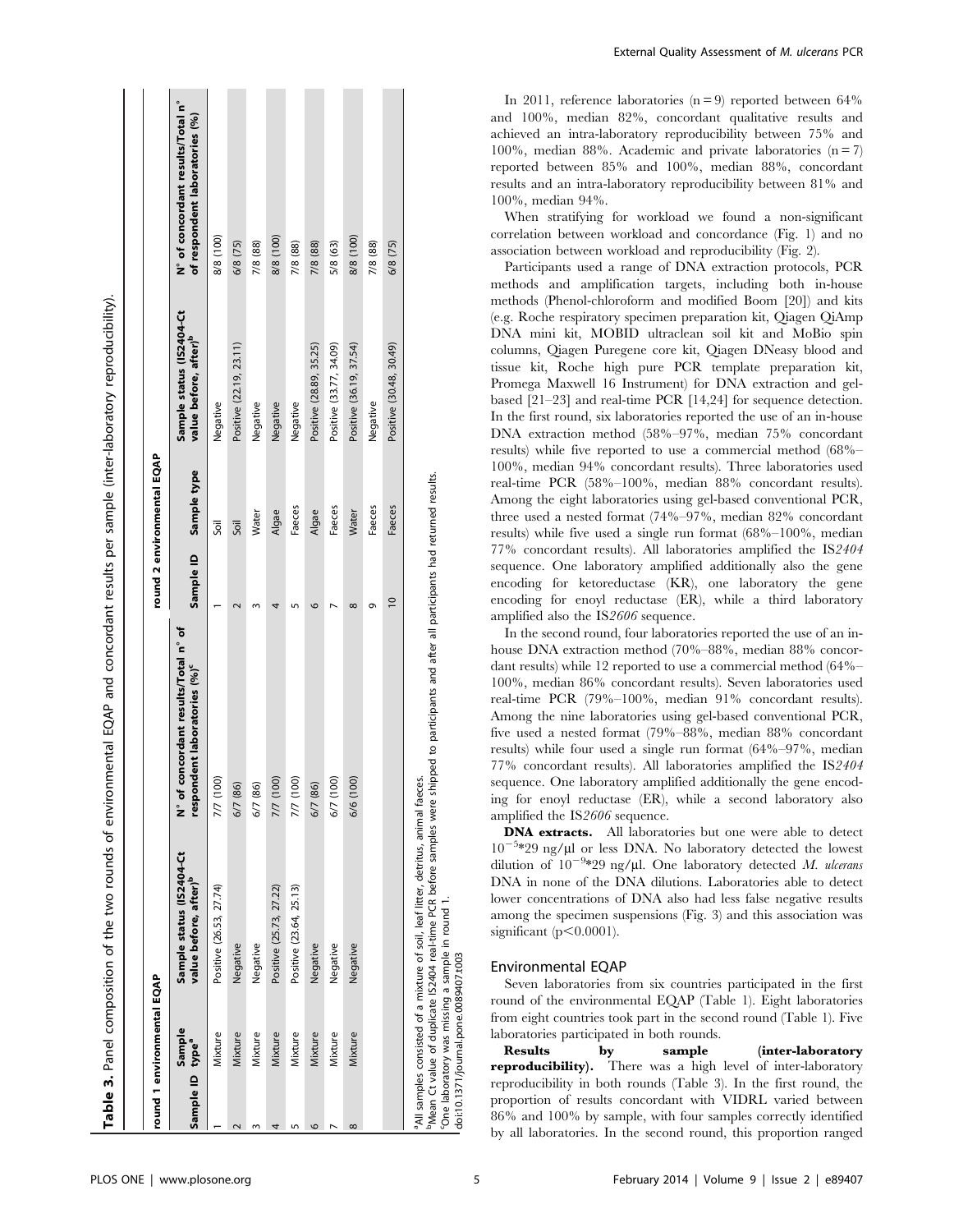| round 1 clinical EQAP    |                                                                                  |                                  |                                   |                                                      |                                           |                    |                                            |                      |                         |                      |                                                    |
|--------------------------|----------------------------------------------------------------------------------|----------------------------------|-----------------------------------|------------------------------------------------------|-------------------------------------------|--------------------|--------------------------------------------|----------------------|-------------------------|----------------------|----------------------------------------------------|
| Laboratory<br>code       | suspensions analysed<br>results/Total n° of<br>N° of concordant<br>$(96)^a$      | N° of false<br>positives<br>(96) | N° of false<br>negatives?<br>(96) | Intra-laboratory<br>reproducibility <sup>b</sup>     | Delay in<br>analysis<br>$(days)^c$        | Laboratory<br>type | tested in 2008<br>specimens<br>N° clinical | Extraction<br>method | PCR assay               | <b>PCR</b> target    |                                                    |
|                          | 33/33 (100)                                                                      | $\circ$                          | $\overline{0}$                    | 100                                                  | 26                                        | Reference          | 100-499                                    | commercial           | real-time               | IS2404               |                                                    |
| $\sim$                   | 25/34 (74)                                                                       | 9 (45)                           | $\circ$                           | 59                                                   | $\overline{ }$                            | Reference          | >500                                       | in-house             | nested                  | IS2404               |                                                    |
| 4                        | 30/32 (94)                                                                       | $\overline{0}$                   | 2(14)                             | 100                                                  | 137                                       | Reference          | $664 - 001$                                | commercial           | single                  | IS2404               |                                                    |
| 5                        | 22/32 (69)                                                                       | 6 (32)                           | 4 (31)                            | 73                                                   | 140                                       | Hospital           | $100 - 499$                                | in-house             | single                  | IS2404               |                                                    |
| $\infty$                 | 26/34 (76)                                                                       | 2(10)                            | 6(43)                             | 65                                                   | 83                                        | Reference          | $1 - 29$                                   | in-house             | single                  | IS2404               |                                                    |
| $\overline{c}$           | 19/33 (58)                                                                       | 6 (32)                           | 8 (57)                            | 88                                                   | 160                                       | Academic           | $1 - 29$                                   | in-house             | single and<br>real-time | IS2404 and ER        |                                                    |
| $\tilde{\mathbf{u}}$     | 28/34 (82)                                                                       | 4 (20)                           | 2(14)                             | 76                                                   | 74                                        | Academic           | $30 - 99$                                  | commercial           | nested                  | IS2404 and IS2606    |                                                    |
| 17                       | 34/34 (100)                                                                      | $\overline{0}$ (0)               | $\overline{0}$                    | 100                                                  | 42                                        | Reference          | $>500$                                     | commercial           | single                  | IS2404               |                                                    |
| $\overline{\rm g}$       | 29/33 (88)                                                                       | 3(16)                            | 000                               | 100                                                  | 176                                       | Hospital           | $>500$                                     | in-house             | real-time               | IS2404 and KR        |                                                    |
| $\overline{6}1$          | 33/34 (97)                                                                       | 1(5)                             | 0(0)                              | $\frac{9}{4}$                                        | $\sqrt{2}$                                | Reference          | $>500$                                     | in-house             | nested                  | IS2404               |                                                    |
| $\overline{c}$           | 23/34 (68)                                                                       | $\overline{0}$                   | $(52)$ 11                         | 82                                                   | $\overline{c}$                            | Academic           | $66b - 001$                                | commercial           | single                  | IS2404               |                                                    |
| round 2 clinical EQAP    |                                                                                  |                                  |                                   |                                                      |                                           |                    |                                            |                      |                         |                      |                                                    |
| Laboratory<br>code       | N° of concordant results/N° of false<br>Total n° of suspensions<br>analyzed (%)ª | positives (%) negatives          | N° of false                       | Intra-laboratory<br>(%) reproducibility <sup>b</sup> | Delay in<br>analysis<br>$(\text{days})^c$ | Laboratory<br>type | tested in 2010<br>specimens<br>N° clinical | Extraction<br>method | PCR assay               | PCR target           | Lowest DNA<br>(kulpeu 62x)<br>detected<br>dilution |
|                          | 32/32 (100)                                                                      | $\overline{0}$                   | 000                               | 100                                                  | 27                                        | Reference          | $66b - 001$                                | commercial           | real-time               | IS2404               | $10^{-8}$                                          |
| $\sim$                   | 26/33 (79)                                                                       | 4 (20)                           | 3(23)                             | $\overline{\texttt{8}}$                              | $\frac{6}{2}$                             | Reference          | $66b - 001$                                | commercial           | real-time               | IS2404               | $10^{-7}$                                          |
| $\sim$                   | 30/33 (91)                                                                       | 2(10)                            | 1(8)                              | $\overline{8}$                                       | 40                                        | Private            | $1 - 29$                                   | commercial           | real-time               | IS2404               | $10^{-7}$                                          |
| 5                        | 23/33 (70)                                                                       | $\overline{0}$                   | 10(77)                            | 84                                                   | $\overline{40}$                           | Reference          | $1 - 29$                                   | in-house             | single                  | IS2404               | $10^{-5}$                                          |
| $\circ$                  | 32/33 (97)                                                                       | 0(0)                             | 1(8)                              | $\frac{4}{3}$                                        | 89                                        | Academic           | $>500$                                     | commercial           | single                  | IS2404               | $10^{-7}$                                          |
| $\overline{\phantom{a}}$ | 33/33 (100)                                                                      | $\overline{0}$                   | $\circ$                           | 100                                                  | $\overline{2}$                            | Academic           | $664 - 001$                                | commercial           | real-time               | IS2404               | $10^{-8}$                                          |
| $\infty$                 | 29/33 (88)                                                                       | 0(0)                             | 4 (31)                            | 88                                                   | 36                                        | Academic           | $\circ$                                    | in-house             | real-time               | IS2404 and ER        | $10^{-6}$                                          |
| $\sigma$                 | $\overline{z}$                                                                   | Ż                                | $\overleftarrow{\Xi}$             | $\gtrsim$                                            | 20                                        | Academic           | $1 - 29$                                   | commercial           | single                  | IS2404               | $10^{-6}$                                          |
| $\overline{a}$           | 28/33 (85)                                                                       | 0(0)                             | 5 (38)                            | $\frac{4}{3}$                                        | 49                                        | Academic           | $66b - 001$                                | commercial           | nested                  | IS2404 and<br>IS2606 | detected<br>Nothing                                |
| 13                       | 28/33 (85)                                                                       | $\overline{0}$                   | 5 (38)                            | 84                                                   | 35                                        | Academic           | $66b - 001$                                | commercial           | single                  | IS2404               | $10^{-7}$                                          |
| $\overline{4}$           | 29/33 (88)                                                                       | 3(15)                            | 1(8)                              | 75                                                   | 33                                        | Reference          | $1 - 29$                                   | commercial           | nested                  | IS2404               | $10^{-7}$                                          |
| $\overline{15}$          | 21/33 (64)                                                                       | $\circ$                          | 12(92)                            | \$                                                   | 48                                        | Reference          | $\circ$                                    | commercial           | single                  | IS2404               | $10^{-5}$                                          |
| $\overline{61}$          | 32/33 (97)                                                                       | 1(5)                             | $\overline{0}$                    | $\frac{8}{2}$                                        | 60                                        | Reference          | $1 - 29$                                   | commercial           | real-time               | IS2404               | $10^{-8}$                                          |
| $\overline{\mathbf{z}}$  | $\overline{z}$                                                                   | Ż                                | $\overline{z}$                    | $\overline{z}$                                       | 40                                        | Reference          | $66b - 001$                                | commercial           | single                  | IS2404               | $10^{-7}$                                          |

## PLOS ONE | www.plosone.org | e89407 | COS | e89407 | COS | e89407 | External Policy | e89407 | PLOS ONE | www.plosone.org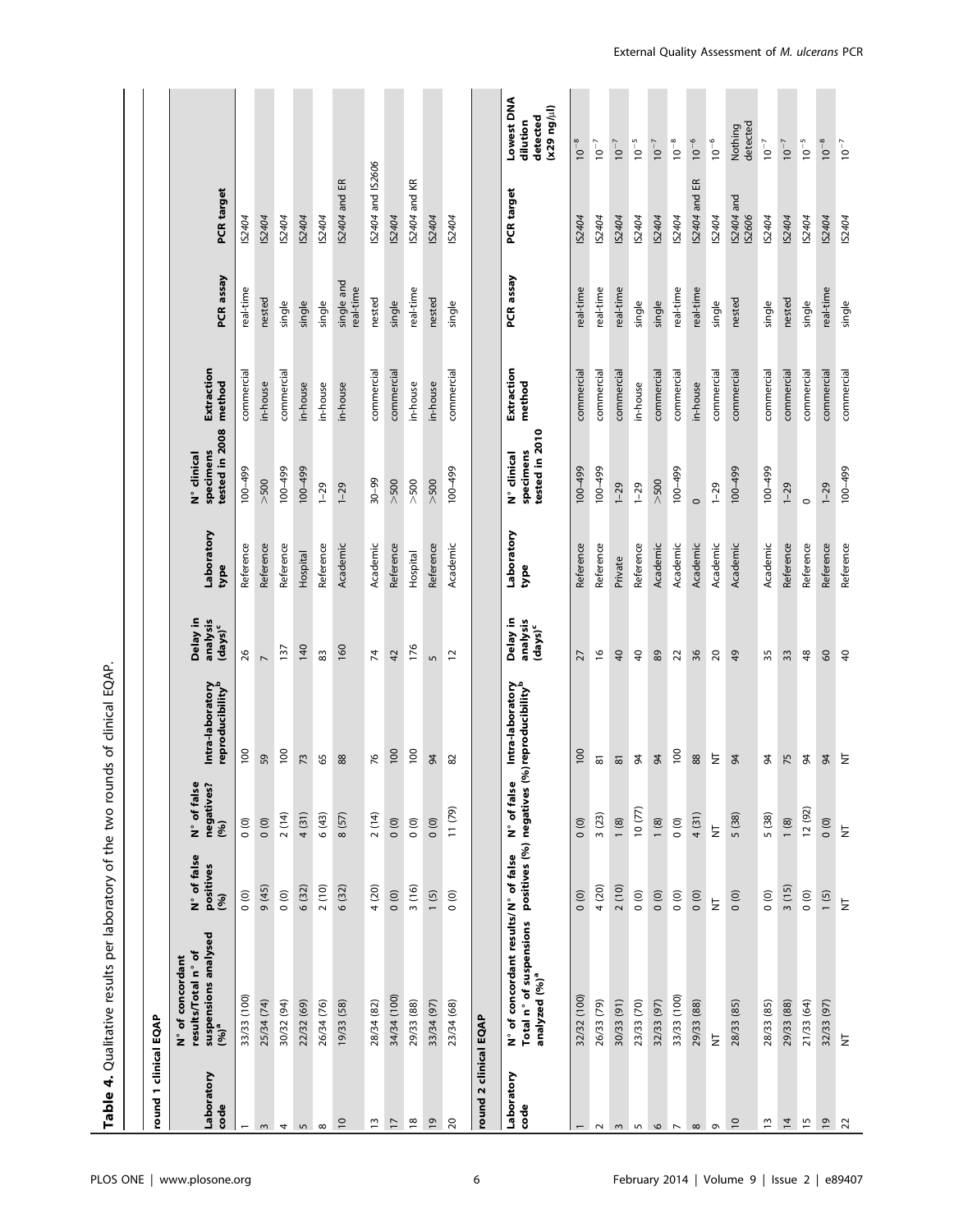| <b>Table 4.</b> Cont. |                                                                                                                                                                                                                                                    |                                  |                                            |                                                  |                                    |                    |                                                   |            |           |                   |           |
|-----------------------|----------------------------------------------------------------------------------------------------------------------------------------------------------------------------------------------------------------------------------------------------|----------------------------------|--------------------------------------------|--------------------------------------------------|------------------------------------|--------------------|---------------------------------------------------|------------|-----------|-------------------|-----------|
| round 1 clinical EQAP |                                                                                                                                                                                                                                                    |                                  |                                            |                                                  |                                    |                    |                                                   |            |           |                   |           |
| Laboratory<br>code    | suspensions analysed<br>results/Total n° of<br>N° of concordant<br>$(96)^{2}$                                                                                                                                                                      | N° of false<br>positives<br>(96) | N° of false<br>negatives.<br>$\mathcal{S}$ | reproducibility <sup>p</sup><br>Intra-laboratory | Delay in<br>analysis<br>$(days)^c$ | Laboratory<br>type | tested in 2008 method<br>specimens<br>N° clinical | Extraction | PCR assay | <b>PCR</b> target |           |
| ని                    | 26/33 (79)                                                                                                                                                                                                                                         | 2(10)                            | 5 (38)                                     | ౚ                                                | $\overline{6}$                     | Reference          | 100-499                                           | commercial | nested    | IS2404            | $10^{-7}$ |
| 25                    | 29/33 (88)                                                                                                                                                                                                                                         | $\frac{1}{2}$                    | 4 (31)                                     | $\frac{8}{1}$                                    |                                    | Academic           | 100-499                                           | in-house   | nested    | IS2404            | $10^{-7}$ |
| 26                    | 27/33 (82)                                                                                                                                                                                                                                         | $\frac{0}{0}$                    | 6 (46)                                     | 88                                               | 4                                  | Reference          | 100-499                                           | commercial | real-time | IS2404            | $10^{-6}$ |
| 28                    | 29/33 (88)                                                                                                                                                                                                                                         | 2(10)                            | 2(15)                                      | 52                                               | 160                                | Reference          | $66b - 001$                                       | in-house   | nested    | IS2404            | $10^{-8}$ |
|                       | <sup>a</sup> The total n° of suspensions analyzed varies per laboratory because some laborates reported inconclusive results. <sup>6</sup> The number of concordant pairs divided by the total number of pairs. S Delay between the date of shipme |                                  |                                            |                                                  |                                    |                    |                                                   |            |           |                   |           |

. anel and the reported date of analysis. NT: not tested; ER: enoyl reductase domain; KR: ketoreductase B domain<br>10.1371/journal.pone.0089407.t004<br>10.1371/journal.pone.0089407.t004 the panel and the reported date of analysis. NT: not tested; ER: enoyl reductase domain; KR: ketoreductase B domain. doi:10.1371/journal.pone.0089407.t004 te<br>19

External Quality Assessment of M. ulcerans PCR

from 63% to 100%, with three samples correctly identified by all participants.

Results by laboratory (concordance, false positive and false negative results). The proportion of concordant qualitative results varied between 43% and 100% by laboratory in the first round and between 50% and 100% in the second round (Table 5). The median overall performance was 100% concordant in the first round and 95% in the second round. Six laboratories reported 100% concordant results in the first round while four reported 100% concordant results in the second round. Of the five laboratories that participated in both rounds, two reported all results correctly in both rounds, two scored worse in the second round and one scored better.

In the first round, one laboratory reported false positive results (Table 5). In the second round, one laboratory reported false positive results, two laboratories reported false negative results and one laboratory reported both false positive and false negative results.

Laboratory type, workload and methods used. In both rounds, the majority of participants were reference or academic laboratories. Three laboratories reported testing between 100 and 500 environmental samples per year while the other participants tested less than 100 samples. As with the clinical EQAP, participants used a range of DNA extraction protocols, PCR methods and amplification targets, including both in-house methods and commercial kits for DNA extraction and gel-based and real-time PCR for sequence detection. However, in both rounds, commercial kits were most commonly used for DNA extraction and real-time PCR targeting  $IS2404$  (+/- other targets) was most commonly used for sequence detection. There was no correlation between participants' performance and laboratory type, workload or method. The two panels retained by the coordinating laboratory and tested after all participants had submitted results yielded results consistent with the expected results (in most cases less than a 10-fold difference in detection of M. ulcerans DNA), demonstrating that any delay in testing was unlikely to have been a cause of discordant results (Table 3).

## **Discussion**

The results of the two rounds of clinical and environmental EQAP indicated that there is a great variation between laboratories in the quality of molecular detection of  $M$ . ulcerans from clinical and environmental samples. Only 36% of the laboratories in the first round of the clinical EQAP and 31% in the second round had more than 90% concordant results. In both environmental rounds, however, at least half of respondents reported 100% concordant results. This discrepancy between the clinical and environmental EQAP could be explained by the fact that, in the environmental program, samples had a higher bacillary load and because the laboratories participating in the environmental EQAP were among the stronger ones in the clinical EQAP (87% and 90% concordant results in the first and second round respectively).

False positive results indicate problems of specificity and are suggestive of cross-contamination during DNA extraction or PCR most often due to carryover amplicon contaminations from previously amplified PCR products. This highlights the importance of the three-room PCR principle (where DNA extraction, mastermix preparation and template addition are separated) and reinforces the need for performing DNA extraction from clinical (particularly cultured isolates) and environmental samples in separate areas with dedicated reagents and equipment. The false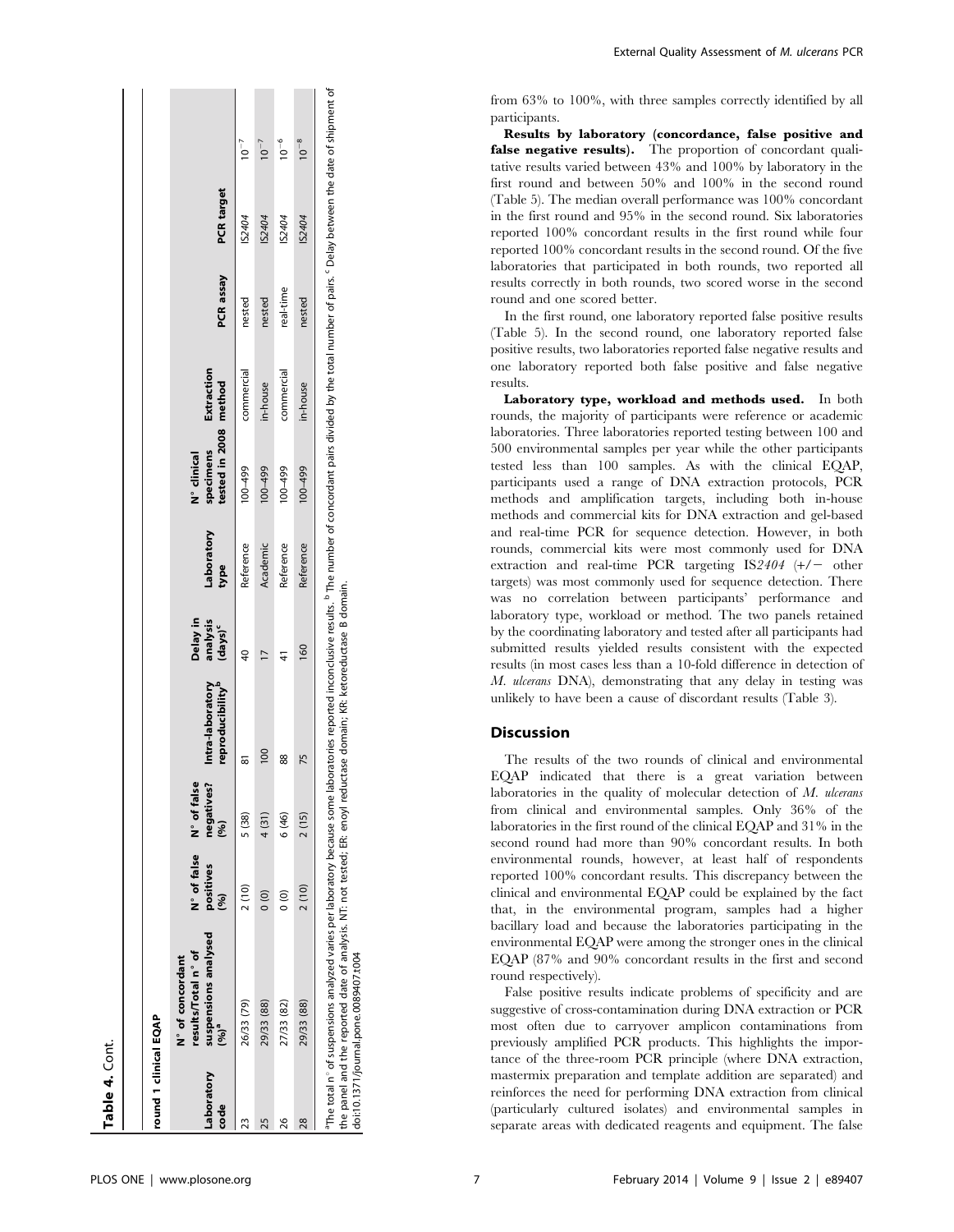

Figure 1. Concordance expressed as proportion of concordant results of participating laboratories vs. workload expressed as number of clinical samples processed in 2008 (A) and in 2010 (B). A linear regression analysis identified a non-significant trend towards better performance by laboratories handling high sample volumes (A:  $p = 0.0830$ ; B:  $p = 0.1618$ ). doi:10.1371/journal.pone.0089407.g001

negative results may be due to poor DNA extraction efficiency, low PCR sensitivity and/or PCR inhibition.

Among the nine laboratories with discordant results during the first clinical EQAP, four had both false positive and false negative results indicating both problems of sensitivity and specificity of their DNA extraction and/or PCR assay. The laboratories with few concordant results all had low intra-laboratory reproducibility indicating that their false results were probably due to mistakes in manipulations rather than to the techniques used. This impression was reinforced by the observation that every extraction method and PCR assay showed great variations in concordant results. Moreover, reference laboratories had more concordant results than academic and hospital laboratories, again suggesting that the variation was most probably due to laboratory performance.

In the second round of the clinical EQAP five laboratories had an intra-laboratory reproducibility of more than 90% with three of them processing more than 100 clinical specimens in 2010. Among the laboratories with false results, a majority of 13 had false negatives indicating problems with the sensitivity of DNA extraction and/or PCR assay. Six of these laboratories had intralaboratory reproducibilities over 90% indicating that their false results were due to the techniques in use rather than to manipulation errors.

Indeed, the two laboratories with the lowest number of concordant results (lab05 and lab15) did have high intralaboratory reproducibilities. Moreover, they reported no false positive results suggesting that the low sensitivity was probably due to a problematic PCR assay rather than manipulation errors. They both indeed did not detect less than  $29 \times 10^{-5}$  ng/ $\mu$ l DNA.

For most laboratories the limited sensitivity of molecular detection was probably due to a weak detection by the PCR assay as demonstrated in Fig 3. Five laboratories detected DNA dilutions up to  $29\times10^{-6}$  ng/ $\mu$ l only and also reported several false negative results among the set of specimen suspensions. Among the laboratories that detected  $29.10^{-7}$  ng/ $\mu$ l DNA some still reported several false negative suspensions indicating the use of an insufficiently sensitive DNA extraction method. Manipulation errors may also explain the combination of false positive results and a low intra-laboratory reproducibility (lab02, lab23 and lab28).

More laboratories participated in the second round of the clinical EQA program (11 in 1st vs. 18 in 2nd round) and the median proportion of concordant results increased (from 82% to 88%). Also the median inter- and intra-laboratory reproducibilities increased respectively from 90% to 94% by sample and from 88% to 94% by laboratory. The number of laboratories reporting false positive results reduced from 64% to 38% while the number



Figure 2. Intra-laboratory reproducibility expressed as the ratio of correctly analysed clinical sample pairs over the total number of pairs versus workload expressed as number of clinical samples processed in 2008 (A) and in 2010 (B). A linear regression analysis indicated that the slope of both graphs does not significantly deviate from zero (A:  $p = 0.3183$ ; B:  $p = 0.5623$ ). doi:10.1371/journal.pone.0089407.g002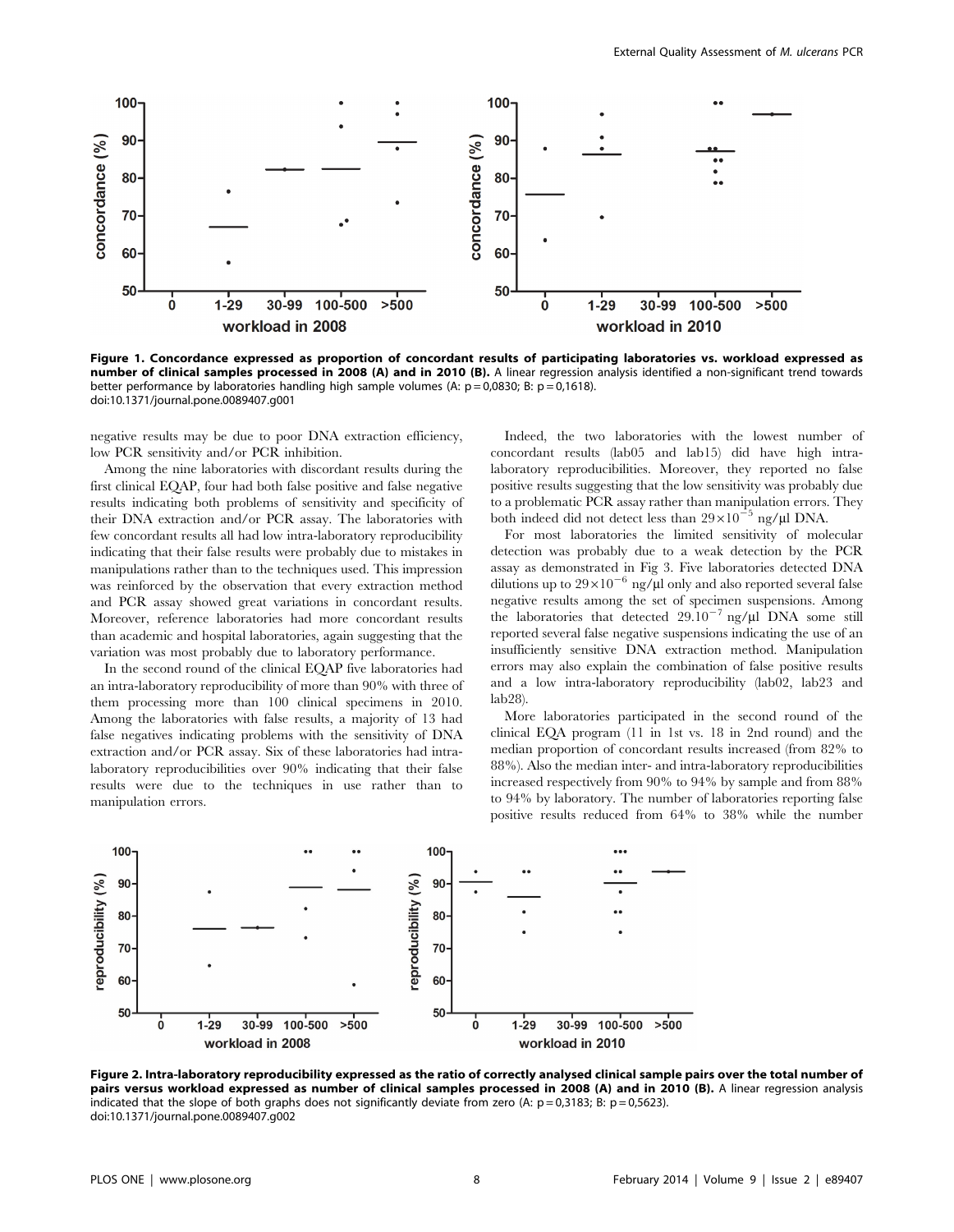

Figure 3. A significant correlation exists between the rate of false negative clinical samples versus the detection limit of the PCR-assay (p $<$ 0.0001, R<sup>2</sup> = 0,7959). doi:10.1371/journal.pone.0089407.g003

reporting false negative results increased from 55% to 81%, suggesting that the set of specimen suspensions distributed in the second round included some difficult ones/weak positives, challenging the detection limit of the PCR assays used. Eight laboratories participated in both rounds. Four laboratories performed better in the second round while three performed worse. One laboratory twice reported 100% concordant results. One of the laboratories that performed worse in round 2 (coded lab08 in round 1 and lab05 in round 2) reported results with a reduced concordance but a higher intra-laboratory reproducibility (Table 3). This laboratory reported many false negatives and did not detect more than  $29 \times 10^{-5}$  ng/ $\mu$ l *M. ulcerans* DNA indicating that solving the PCR sensitivity problem will probably increase the number of concordant results compared with the 1st round. In a repeated quality control study for the molecular detection of M. tuberculosis, improved performance was observed as well [15,16].

Three of the eight laboratories that participated twice in the clinical EQA program used a different method for either DNA extraction (a commercial instead of an in-house method) or amplification (qPCR instead of a single run and nested conventional PCR assay). The laboratory that changed to a commercial DNA extraction method slightly increased its performance with less false positive but an increase in false negatives. Both laboratories that changed to real-time PCR as their amplification method had reduced performances with more false positives as well as false negatives. This could be due to those laboratories not being acquainted yet with the newly implemented technique.

Both in the clinical and environmental EQAP the laboratories' performances did not correlate with the methodologies used for DNA extraction and amplification. It is therefore not possible, based on the results presented here, to make any recommendations on methodologies. Comparisons of different methods for the molecular detection of M. ulcerans in clinical and environmental specimens have been described previously [20,22,25].

Of the five laboratories with false results in either the first or second round of the environmental EQAP, two reported false positive results, two reported false negative results and one reported both false positive and false negative results. In the second round, the three positive samples that were incorrectly reported as negative by at least two laboratories were the types of samples that typically contain PCR inhibitors (faeces and soil). The fact that one of these samples had an IS2404-Ct value of 22.19 (the strongest positive sample in the panel) and that these laboratories correctly detected  $M$ . ulcerans DNA in the water sample that had a

IS2404-Ct value of 36.19 (the weakest positive sample in the panel), suggests that these false negative results were due to inhibition (although none was reported by participants) rather than low sensitivity of their DNA extraction or PCR assay. These results highlight the importance of including internal positive controls in every reaction to test for inhibition and the challenge of optimizing DNA extraction protocols and PCR assays to reduce inhibition without compromising sensitivity.

Implications of the false positive and false negative results of respondent laboratories may be that (i) patients suffering from illnesses other than BU receive inappropriate treatment; (ii) patients with BU are erroneously considered as suffering from other illnesses; (iii) epidemiological data on BU are unreliable; (iv) conclusions drawn from clinical as well as environmental studies are doubtful; (v) researchers pursue or abandon lines of research on the basis of incorrect environmental results, which hampers efforts to elucidate the mode of transmission and environmental reservoir of M. ulcerans; and (vi) PCR as a single confirmatory test is insufficient for laboratories with weak EQA results  $(< 90\%$ concordant results).

We therefore recommend that: (i) these quality assessment programmes are continued on a regular basis; (ii) laboratories investigate the areas for improving their performance; (iii) laboratories implement rigorous internal quality control procedures (with e.g. the inclusion of (weak) positive and negative controls in every DNA extraction batch and PCR run as well as the inclusion of an internal positive control in every reaction); and (iv) the diagnosis of BU by microscopy is reinforced. Two-thirds of PCR positive specimens can be confirmed by direct smear examination [8,9,26,27]. Direct smear examination is a cheap and fast diagnostic method that can be applied easily in BU endemic areas without the need for expensive and sophisticated equipment [28,29]. Moreover, in most BU endemic countries systems are in place to control the quality of direct smear examination by national tuberculosis programs, and the periodic (e.g. quarterly) correlation of smear microscopy results with PCR results can serve as an additional internal control to detect problems with the molecular diagnosis of M. ulcerans.

#### Acknowledgments

We sincerely thank the following participating laboratories for their participation in the EQAP: Sushil Pandey, Mycobacterium Reference Laboratory, Queensland, Australia<sup>†</sup>; Tim Stinear, University of Melbourne, Melbourne, Australia; Dissou Affolabi, Mycobacterium Reference Laboratory, Cotonou, Benin $\dagger$ ; Sarah Eyangoh, Centre Pasteur, Yaoundé, Cameroon{; Fanny Minime-Lingoupou, Pasteur Institute, Bangui, Central African Republic{; Solange Kakou Ngazoa, Pasteur Institute, Abidjan, Ivory Coast{; Anatole Kibadi Kapay, Institut National de Recherche Biomédicale, Kinshasa, Democratic Republic Congo‡; Laurent Marsollier, Université et Centre Hospitalier Universitaire d'Angers, Angers, France<sup>†</sup>; Anne-Sophie Drogoul, Pasteur Institute, Cayenne, French Guyana{; Gisela Bretzel, Department of Infectious Diseases and Tropical Medicine, Ludwig-Maximilians University, University Hospital, Munich, Germany{; Dorothy Yeboah-Manu and Anthony Ablordey, Noguchi Memorial Institute for Medical Research, Accra, Ghana{; Richard Phillips, Kumasi Center for Collaborative Research, Kumasi, Ghana<sup>†</sup>; Richard Phillips, Komfo Anokye Teaching Hospital, Kumasi, Ghana{; Elisa Zavattaro, University of Eastern Piedmont, Novara, Italy; Kazue Nakanaga, Leprosy Research Center, National Institute of Infectious Diseases, Tokyo, Japan{; Gerd Pluschke, Swiss Tropical and Public Health Institute, Basel, Switzerland‡; Abiba Banla-Kere, Institut National d'Hygiène, Lomé, Togo{; Heather Williamson, University of Tennessee, Knoxville, Tennessee, USA.

{Also member of WHO Buruli Ulcer Laboratory Network Working Group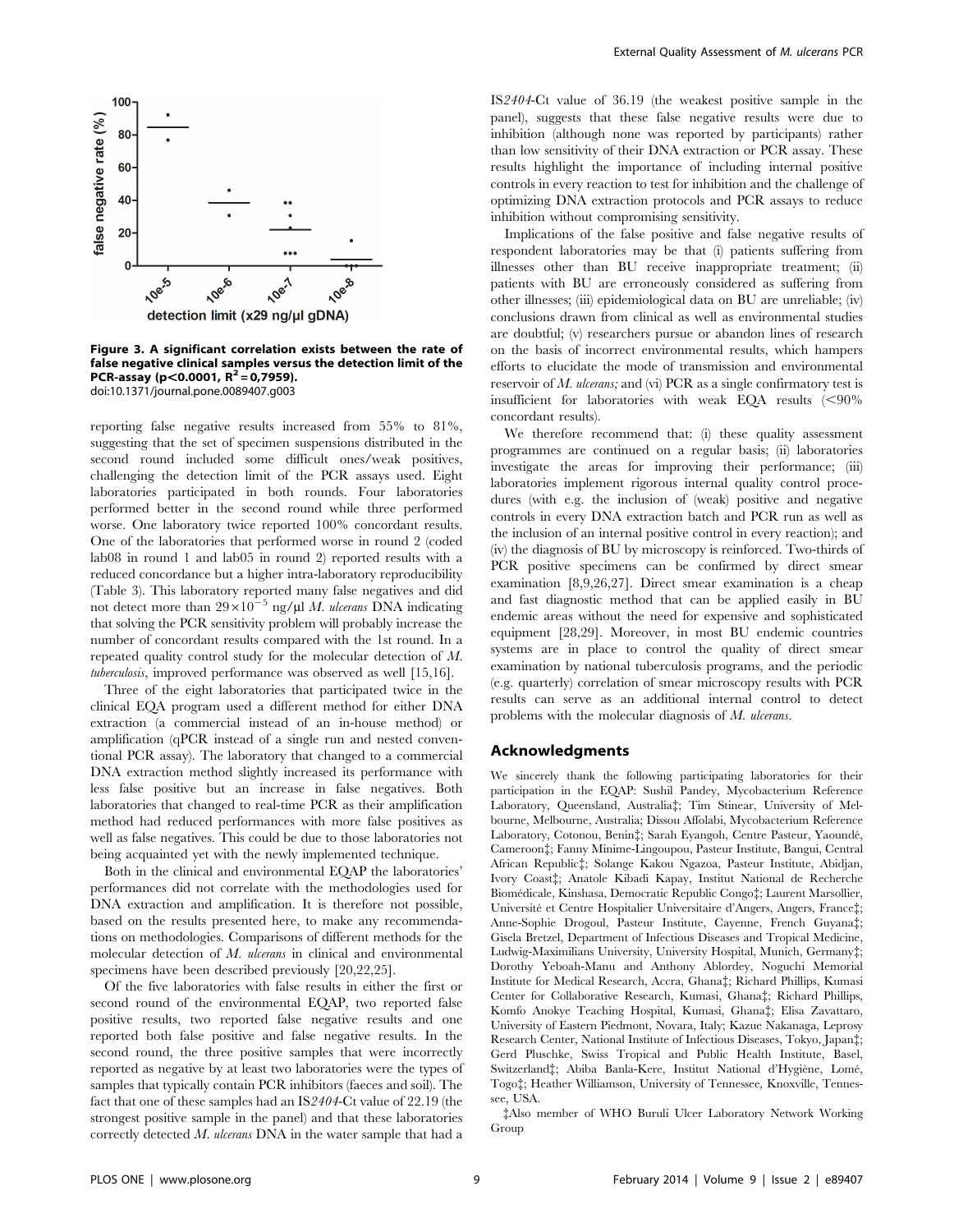|                            | Table 5. Qualitative results per laboratory of the two rounds of environmental EQAP. |                              |                                                |                          |                                   |                       |
|----------------------------|--------------------------------------------------------------------------------------|------------------------------|------------------------------------------------|--------------------------|-----------------------------------|-----------------------|
|                            |                                                                                      |                              |                                                |                          |                                   |                       |
| Round 1 environmental EQAP |                                                                                      |                              |                                                |                          |                                   |                       |
| Laboratory code            | N° of concordant results/Total n° of<br>suspensions analysed (%) <sup>ª</sup>        | N° of false positives (%)    | N° of false negatives (%)                      | Extraction method        | PCR assay                         | <b>PCR</b> target     |
|                            | 8/8 (100)                                                                            | $\overline{0}$               | $\circ$                                        | Commercial               | Real-time                         | IS2404, IS2606 and KR |
|                            | 8/8 (100)                                                                            | $\circ$                      | $\circ$                                        | Commercial               | Real-time                         | IS2404 and KR         |
|                            | 3/7(43)                                                                              | 4 (57)                       | $\overline{0}$                                 | Commercial               | Single and nested                 | IS2404 and IS2606     |
|                            | 8/8 (100)                                                                            | 0(0)                         | 0(0)                                           | Commercial               | Single                            | IS2404                |
|                            | $0/0^b$                                                                              | ⋚                            | $\frac{1}{2}$                                  | Not stated               | Single and real-time              | $\mathbb{E}$          |
|                            | 8/8 (100)                                                                            | 0(0)                         | 0(0)                                           | Commercial               | Real-time                         | IS2404                |
|                            | 8/8 (100)                                                                            | $\overline{0}$               | $\overline{0}$                                 | Commercial               | Real-time                         | IS2404 and KR         |
|                            | 8/8 (100)                                                                            | 000                          | 0(0)                                           | In-house                 | Real-time                         | IS2404, IS2606 and KR |
| Round 2 environmental EQAP |                                                                                      |                              |                                                |                          |                                   |                       |
| Laboratory code            | N° of concordant results/Total n° of<br>suspensions analysed (%) <sup>ª</sup>        | positives (%)<br>N° of false | tested in 2009<br>negatives (%)<br>N° of false | N° environmental samples | PCR assay<br>Extraction<br>method | <b>PCR</b> target     |
|                            | 10/10 (100)                                                                          | $\circ$<br>$\overline{0}$    | $100 - 500$                                    |                          | Real-time<br>Commercial           | IS2404, IS2606 and KR |
|                            | 5/10 (50)                                                                            | 4 (40)<br>1(10)              | < 100                                          |                          | Real-time<br>Commercial           | IS2404 and KR         |
|                            | 10/10 (100)                                                                          | $\circ$<br>$\circ$           | $100 - 500$                                    |                          | Real-time<br>Commercial           | IS2404 and ER         |
|                            | 9/10 (90)                                                                            | 1(10)<br>0(0)                | $100 - 500$                                    |                          | Real-time<br>Commercial           | IS2404 and KR         |
|                            | 10/10 (100)                                                                          | $\overline{0}$<br>$\circ$    | < 100                                          |                          | Real-time<br>In-house             | IS2404, IS2606 and KR |
|                            | 10/10 (100)                                                                          | $\circ$<br>$\circ$           | < 100                                          |                          | Real-time<br>Commercial           | IS2404                |
| $\overline{a}$             | 8/10 (80)                                                                            | $\overline{0}$<br>2(20)      | $<100$                                         |                          | Real-time<br>Commercial           | IS2404                |
|                            | 7/10 (70)                                                                            | 3 (30)<br>000                | $< 100$                                        |                          | Nested<br>Commercial              | IS2404 and IS2606     |

"The total n° of suspensions analyzed varies per laboratory because some laboratories reported inconclusive results. <sup>b</sup> This laboratory did not formally submit results, but used the program to troubleshoot its DNA extract The total n° of suspensions analyzed varies per laboratory because some laboratories reported inconclusive results. This laboratory did not formally submit results, but used the program to troubleshoot its DNA extraction a PCR protocols with the assistance of the coordinating laboratory (see results for details). ER: enoyl reductase domain; KR: ketoreductase B domain. doi:10.1371/journal.pone.0089407.t005

 $\overline{1}$ 

 $\blacksquare$